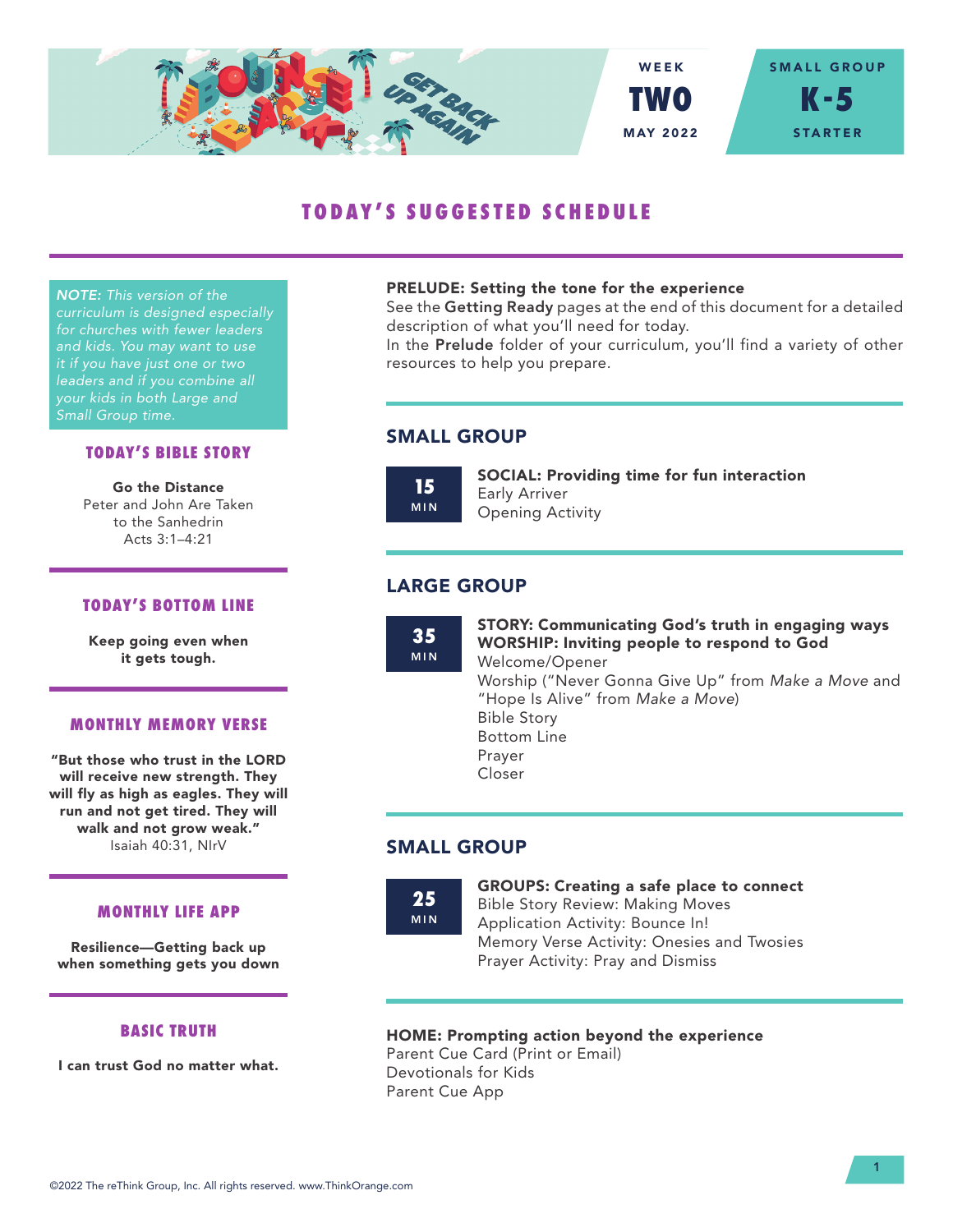

PROVIDING TIME FOR FUN INTERACTION 15 MINUTES **PRELUDE SOCIAL STORY WORSHIP GROUPS HOME**

#### **MADE TO MOVE**

an activity that increases the oxygen in the brain and taps into the energy in the body



*Before kids arrive, pray for each regular attendee by name. Pray for those who might visit your group for the first time. Pray that your kids would not be discouraged or give up when faced with something tough. Ask God to give them strength to bounce back from discouragement, whether it's having trouble getting along with a friend, struggling to learn to tie a shoe or hit a baseball, or continuing to* 

*do their best at school while things at home are tough. Ask God to show you opportunities where you can encourage your few.*

## **TODAY'S BIBLE STORY**

Go the Distance Peter and John Are Taken to the Sanhedrin Acts 3:1–4:21

### **TODAY'S BOTTOM LINE**

Keep going even when it gets tough.

### **MONTHLY MEMORY VERSE**

"But those who trust in the LORD will receive new strength. They will fly as high as eagles. They will run and not get tired. They will walk and not grow weak." Isaiah 40:31, NIrV

#### **MONTHLY LIFE APP**

Resilience—Getting back up when something gets you down

## **BASIC TRUTH**

I can trust God no matter what.

# **1. EARLY ARRIVER**

WHAT YOU NEED: Offering container, timer or timer app

#### WHAT YOU DO:

- Welcome kids to Small Group as they arrive.
- Invite kids who brought an offering to put it in the offering container.
- Challenge the kids to do various exercises for 30 seconds, then one minute, then five minutes.
- Time the kids while they do the various exercises.
	- Some suggestions:
	- <sup>a</sup> jumping jacks
	- <sup>n</sup> hopping or standing on one leg
	- □ sit-ups
	- <sup>□</sup> squats
	- <sup>¤</sup> arm circles
	- **i** jogging in place

#### ©2022 The reThink Group, Inc. All rights reserved. www.ThinkOrange.com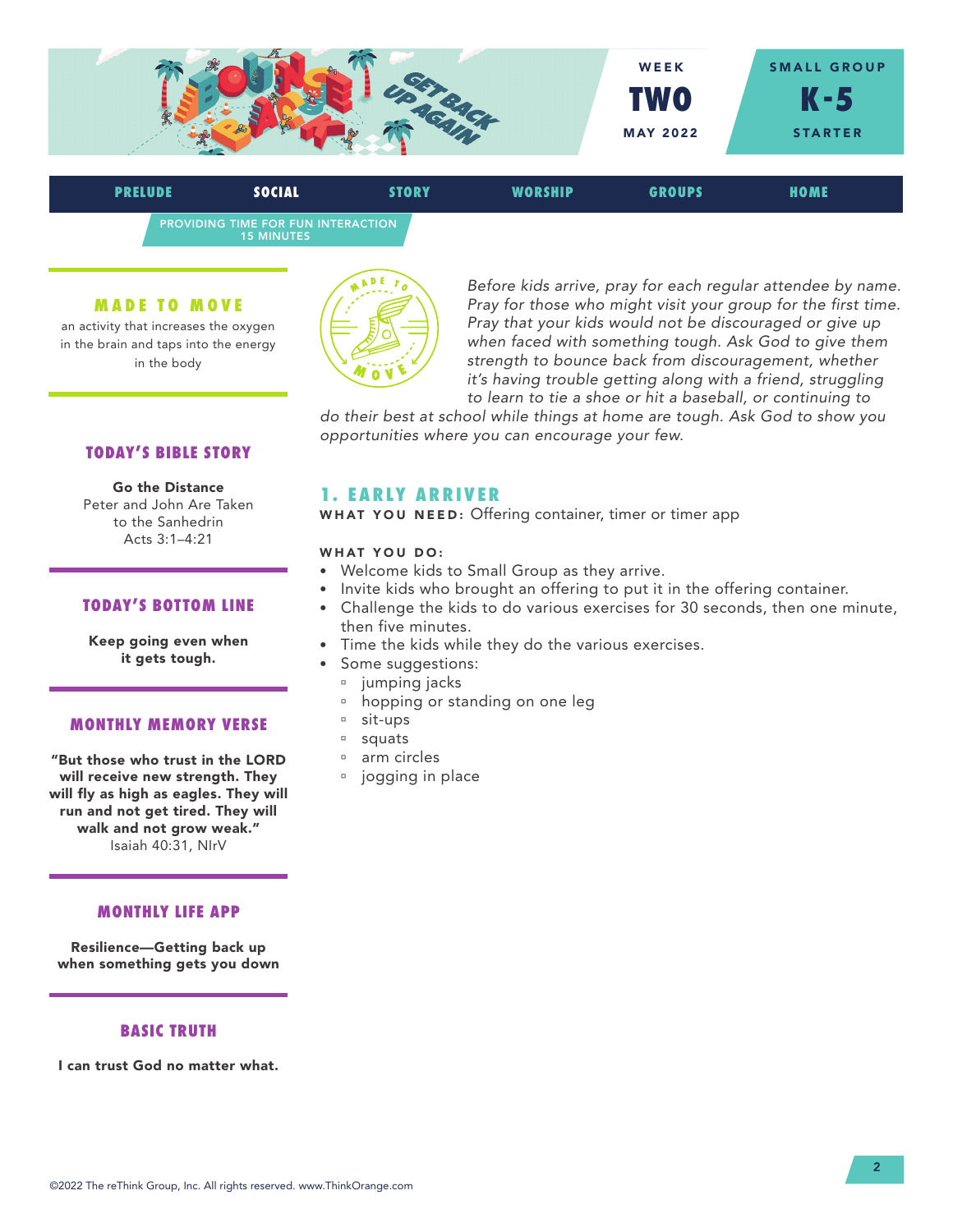

PROVIDING TIME FOR FUN INTERACTION 15 MINUTES **PRELUDE SOCIAL STORY WORSHIP GROUPS HOME**

#### **MADE TO EXPLORE**

an activity that extends learning through hands-on experimentation and discovery



# **2 . O P E N I N G A C T I V I T Y**

WHAT YOU NEED: Bouncy balls frozen in containers, various tools, tarp, bucket

*Note: This is a great activity to do outside!* 

### WHAT YOU DO:

- If doing this activity inside, put down the tarp and place the bucket nearby for ice pieces.
- Invite your kids to get in groups of four to five.
- Give each group a frozen block of ice and some tools.
- Encourage the kids to carefully excavate the bouncy balls from the ice.
- After all the bouncy balls are excavated, set them aside.

#### WHAT YOU SAY:

"Sometimes bouncing back takes a little work! *[Transition]* Let's go hear about two people who had to bounce back from a big problem."

Lead your group to the Large Group area.

**TODAY'S BIBLE STORY**

Go the Distance Peter and John Are Taken to the Sanhedrin Acts 3:1–4:21

## **TODAY'S BOTTOM LINE**

Keep going even when it gets tough.

## **MONTHLY MEMORY VERSE**

"But those who trust in the LORD will receive new strength. They will fly as high as eagles. They will run and not get tired. They will walk and not grow weak." Isaiah 40:31, NIrV

#### **MONTHLY LIFE APP**

Resilience—Getting back up when something gets you down

## **BASIC TRUTH**

I can trust God no matter what.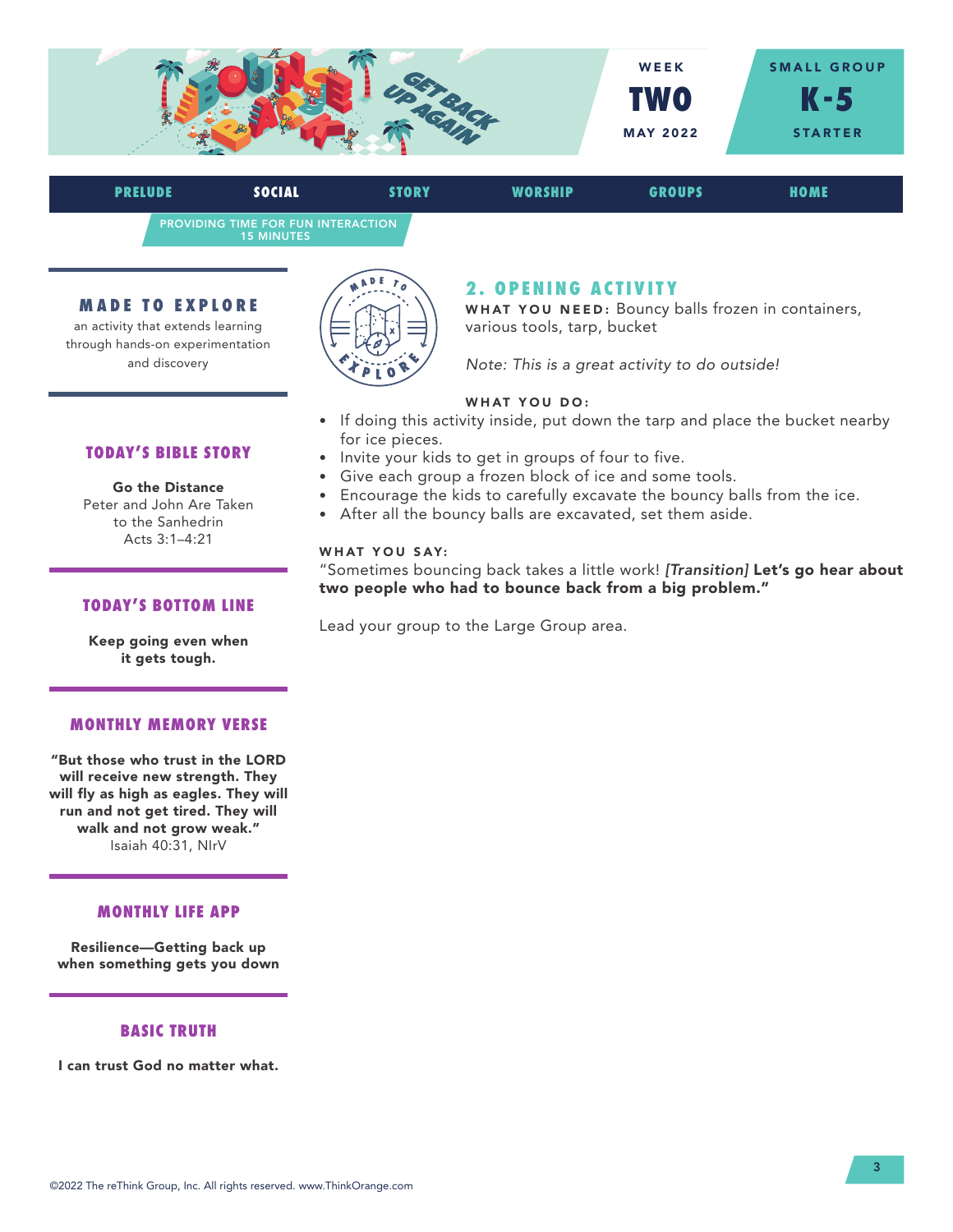

| <b>PRELUDE</b> | <b>SOCIAL</b> | <b>STORY</b> | WORSHIP                                               | <b>GROUPS</b> | HOME |
|----------------|---------------|--------------|-------------------------------------------------------|---------------|------|
|                |               |              | CREATING A SAFE PLACE TO CONNECT<br><b>25 MINUTES</b> |               |      |

#### **MADE TO IMAGINE**

an activity that promotes empathy and facilitates concrete application through role-play and reenactment



Go the Distance Peter and John Are Taken to the Sanhedrin Acts 3:1–4:21

### **TODAY'S BOTTOM LINE**

Keep going even when it gets tough.

### **MONTHLY MEMORY VERSE**

"But those who trust in the LORD will receive new strength. They will fly as high as eagles. They will run and not get tired. They will walk and not grow weak." Isaiah 40:31, NIrV

#### **MONTHLY LIFE APP**

Resilience—Getting back up when something gets you down

# **BASIC TRUTH**

I can trust God no matter what.



## **\* 1. M A K I N G M O V E S**

[TALK ABOUT GOD | BIBLE STORY REVIEW]

WHAT YOU NEED: "Signs" Activity Pages taped in four corners or areas

#### WHAT YOU DO:

- Gather the kids in the middle of the Small Group area.
- Point out the four signs to the kids.
- Instruct the kids to rush to the sign when you call it out.
- After kids have followed your instructions, direct them to come back to the center.
- Call out the signs one at a time for practice, then start combining them. (Call out two signs at first then three.)
	- <sup>o</sup> For example: Religious Leaders-Jail; Jail-Temple; Temple-Courtyard-Priests; Jail-Priests-Jail; Courtyard-Jail-Temple, etc.
- Play as long as time allows.

### WHAT YOU SAY:

"In our Bible Story, Peter and John were traveling a lot! They went back and forth and back and forth, from the Temple to the Temple courtyards to the jail to the high priest and leaders, where they were questioned.

"Just trying to keep up would have been tough! But the most difficult thing about the ordeal was what the religious leaders told them to do: Stop talking about Jesus.

"Peter and John didn't listen though! They decided to keep going even when it gets tough! No matter where they had to go or what they needed to go through, Jesus' friends kept talking about the Good News that Jesus had come to rescue everyone. They were really dedicated to following Jesus, even when it meant bouncing back from a hard time.

"You might not have that kind of trouble, but there are times when following Jesus is difficult for all of us—like when we have to make a choice to do what's right instead of what's popular or when it's time to choose kindness when you just want to win an argument. That's when you have to decide that following Jesus is worth it and to keep going even when it gets tough!"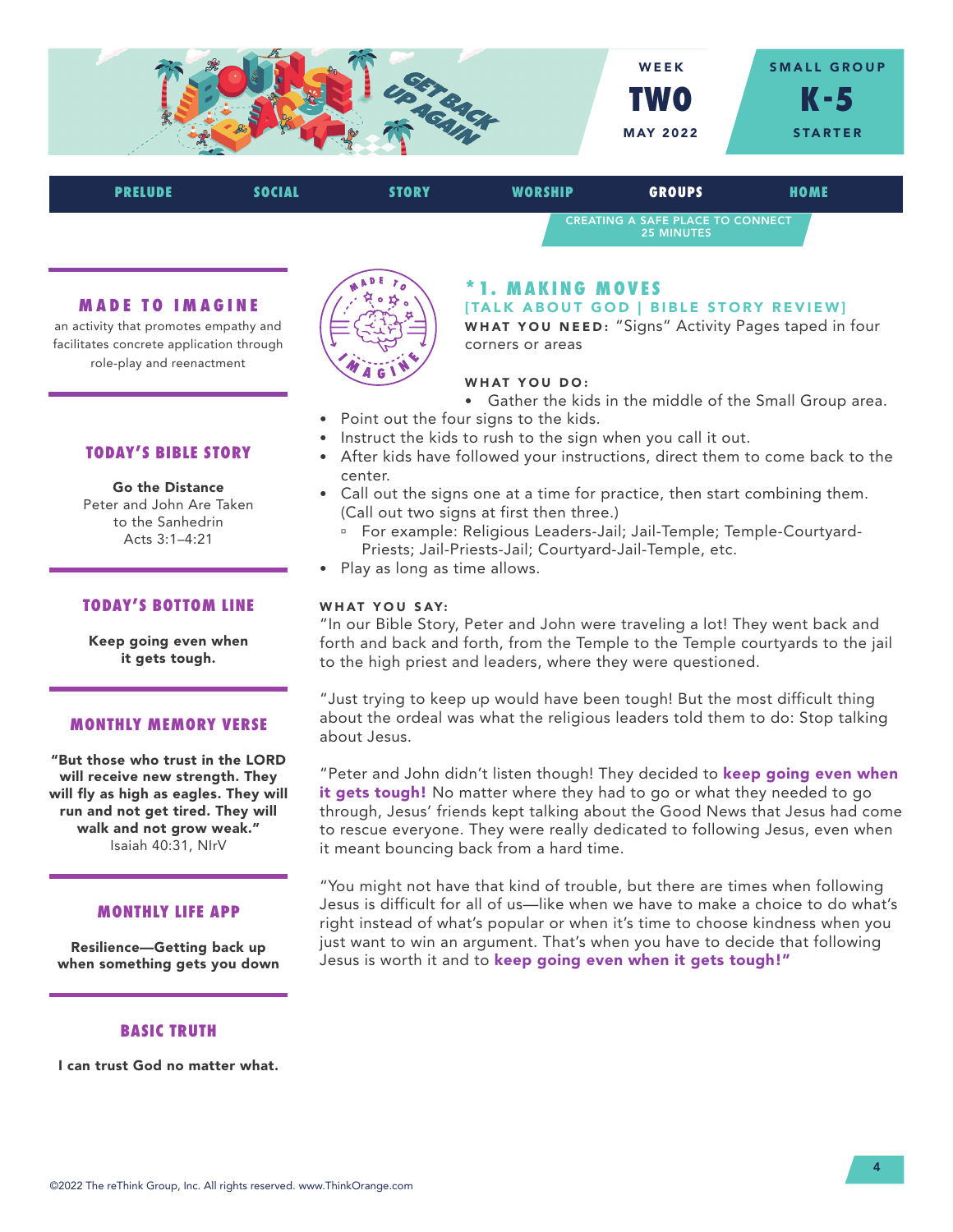

| <b>PRELUDE</b> | <b>SOCIAL</b> | <b>STORY</b> | <b>WORSHIP</b> | <b>GROUPS</b>                                                | HOME |  |
|----------------|---------------|--------------|----------------|--------------------------------------------------------------|------|--|
|                |               |              |                | <b>CREATING A SAFE PLACE TO CONNECT</b><br><b>25 MINUTES</b> |      |  |

#### **MADE TO MOVE**

an activity that increases the oxygen in the brain and taps into the energy in the body

## **TODAY'S BIBLE STORY**

Go the Distance Peter and John Are Taken to the Sanhedrin Acts 3:1–4:21

### **TODAY'S BOTTOM LINE**

Keep going even when it gets tough.

## **MONTHLY MEMORY VERSE**

"But those who trust in the LORD will receive new strength. They will fly as high as eagles. They will run and not get tired. They will walk and not grow weak." Isaiah 40:31, NIrV

#### **MONTHLY LIFE APP**

Resilience—Getting back up when something gets you down

### **BASIC TRUTH**

I can trust God no matter what.



## **2 . B O U N C E I N !**

[LIVE FOR GOD | APPLICATION ACTIVITY] WHAT YOU NEED: Long jump ropes

#### WHAT YOU DO:

• Ask one kid to be the first to hold the other end of the jump rope.

- Line up the rest of the group shoulder to shoulder (if your group can fit along one jump rope).
- Swing the rope, with the other kid holding the far end, over the heads of the group. Start slowly and gently.
- Encourage the rest of the group to jump over the rope together.
- Give them a few tries to learn to work together with rhythm.
- See how many times in a row the kids can jump together.
- If the group has gotten really good at it, add another rope, Double-Dutch style.
- Allow some time for the kids to jump by themselves or in pairs.
- If your kids are familiar with Double-Dutch games, invite them to show you their skills!
- Make sure to alternate which kid turns the other end of the rope.
- To score some cool points and bond with your group, ask someone else to turn the rope, bounce on in, and jump a few rounds yourself! You might be awesome at it or just silly—but they'll love watching you try!
- Play as long as time allows.

## WHAT YOU SAY:

"This is a bouncing skill that takes a lot of practice! You really have to keep going even when it gets tough! I'm glad we kept at it. That was a lot of fun!

"When have you had a tough situation where you thought about giving up and didn't want to keep going? *(Invite responses.)*

*[Make It Personal] (Share an age-appropriate time you kept going even when you wanted to give up. It could be learning a skill, finishing a big job around the house, or just keeping up an important relationship that requires effort.)*

"Think about our Bible story today. What might have happened if Paul and John had given up and stopped talking about Jesus? *(We all might not have ever heard about Jesus; God might have used other people; there might have been more trouble somewhere else.)* I'm glad they showed us how to keep going even when it gets tough!"

#### *Optional Discussion Questions for Older Kids*

- If you lead 4th, 5th, or 6th graders, consider asking these discussion questions:
- When have you given up when things got tough? How did that feel?
- What is the biggest disappointment you've ever overcome or bounced back from?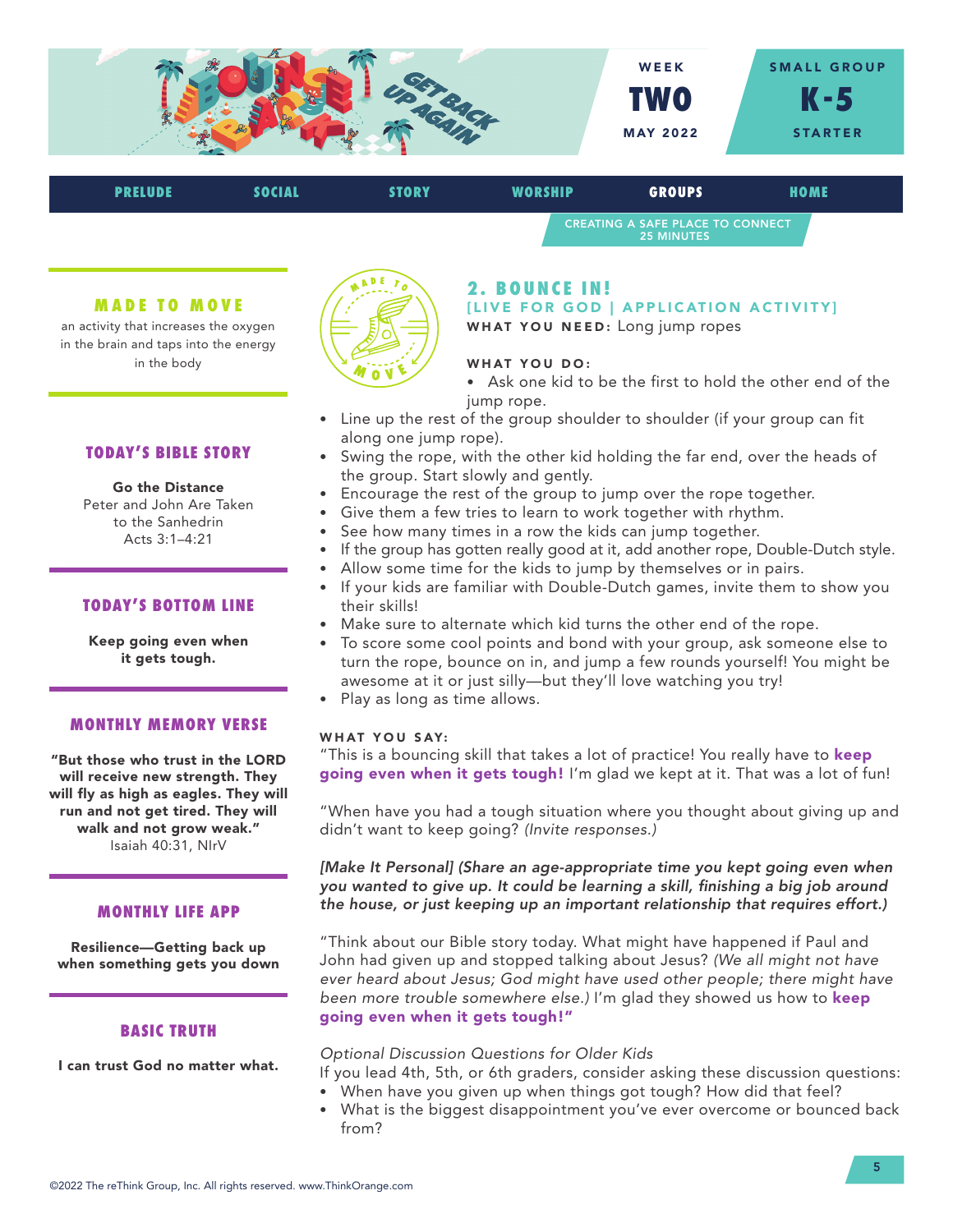

| <b>PRELUDE</b> | SOCIAL | <b>STORY</b>                                          | <b>WORSHIP</b> | <b>GROUPS</b> | HOME |  |
|----------------|--------|-------------------------------------------------------|----------------|---------------|------|--|
|                |        | CREATING A SAFE PLACE TO CONNECT<br><b>25 MINUTES</b> |                |               |      |  |

### **MADE TO PLAY**

an activity that encourages learning through following guidelines and/or working as a group

## **TODAY'S BIBLE STORY**

Go the Distance Peter and John Are Taken to the Sanhedrin Acts 3:1–4:21

#### **TODAY'S BOTTOM LINE**

Keep going even when it gets tough.

### **MONTHLY MEMORY VERSE**

"But those who trust in the LORD will receive new strength. They will fly as high as eagles. They will run and not get tired. They will walk and not grow weak." Isaiah 40:31, NIrV

#### **MONTHLY LIFE APP**

Resilience—Getting back up when something gets you down

## **BASIC TRUTH**

I can trust God no matter what.



# **3. ONESIES AND TWOSIES**

[HEAR FROM GOD | MEMORY VERSE ACTIVITY] WHAT YOU NEED: Jacks sets and Bibles

## WHAT YOU DO:

- Create groups of two to three kids.
- Give each group a set of jacks.
- Demonstrate how to play.
	- <sup>o</sup> Set the jacks in a small pile on the ground.
	- <sup>n</sup> Bounce the bouncy ball once.
	- <sup>n</sup> Scoop up a jack and catch the ball before it hits the ground. (That's a onesie.)
	- <sup>o</sup> The next round, scoop up two jacks on one bounce. (That's a twosie.)
	- <sup>□</sup> Be sure to empty your hands after each bounce.
- Invite the kids to play a few rounds.
- Everyone plays for onesies, then twosies, then as many as they can get.
- Let kids play as long as time allows.
- Invite the group to gather with their Bibles.
- Look up Isaiah 40:31 together with navigation tips below.

*Finding verses with a multi-age group: Guide all kids to open their Bibles to the front and find the table of contents. Hold up a Bible opened to the table of contents to show the kids what the page looks like. When kids find the table of contents, ask a middle elementary kid (2nd–3rd grade) to find Isaiah in the list under "Old Testament." When the kid finds Isaiah, lead them to look at the page number beside the word and say it. Explain that the number tells them on what page they can find Isaiah. Ask older elementary kids (4th–5th grade) to help younger ones find the correct page in their Bibles. When they all find Isaiah, explain that the big numbers on the page are the chapter numbers. Ask a kindergartner or 1st grader to find chapter 40. Give time for all kids to turn the pages to find it. Explain that the small numbers are verse numbers and ask a middle elementary kid to find verse 31 in chapter 40. Then, read the verse aloud slowly, especially for your prereaders; or ask older elementary kids to read it to the group.*

#### WHAT YOU SAY:

"Our memory verse reminds us that when we trust in the Lord, we can have a huge ability to bounce back and keep going even when it gets tough.

"Our game required a lot of bouncing—and a lot of bouncing back! How many tries did it take you to get all the jacks *(or as many jacks as they were able to get)*? *(Invite responses.)* Were you tempted to give up? *(Invite responses.)* 

"In real life, when we need some help bouncing back, what can we do? *(Invite responses—pray, talk to our friends, journal, read the Bible, ask an adult or someone else who's older and wiser.)*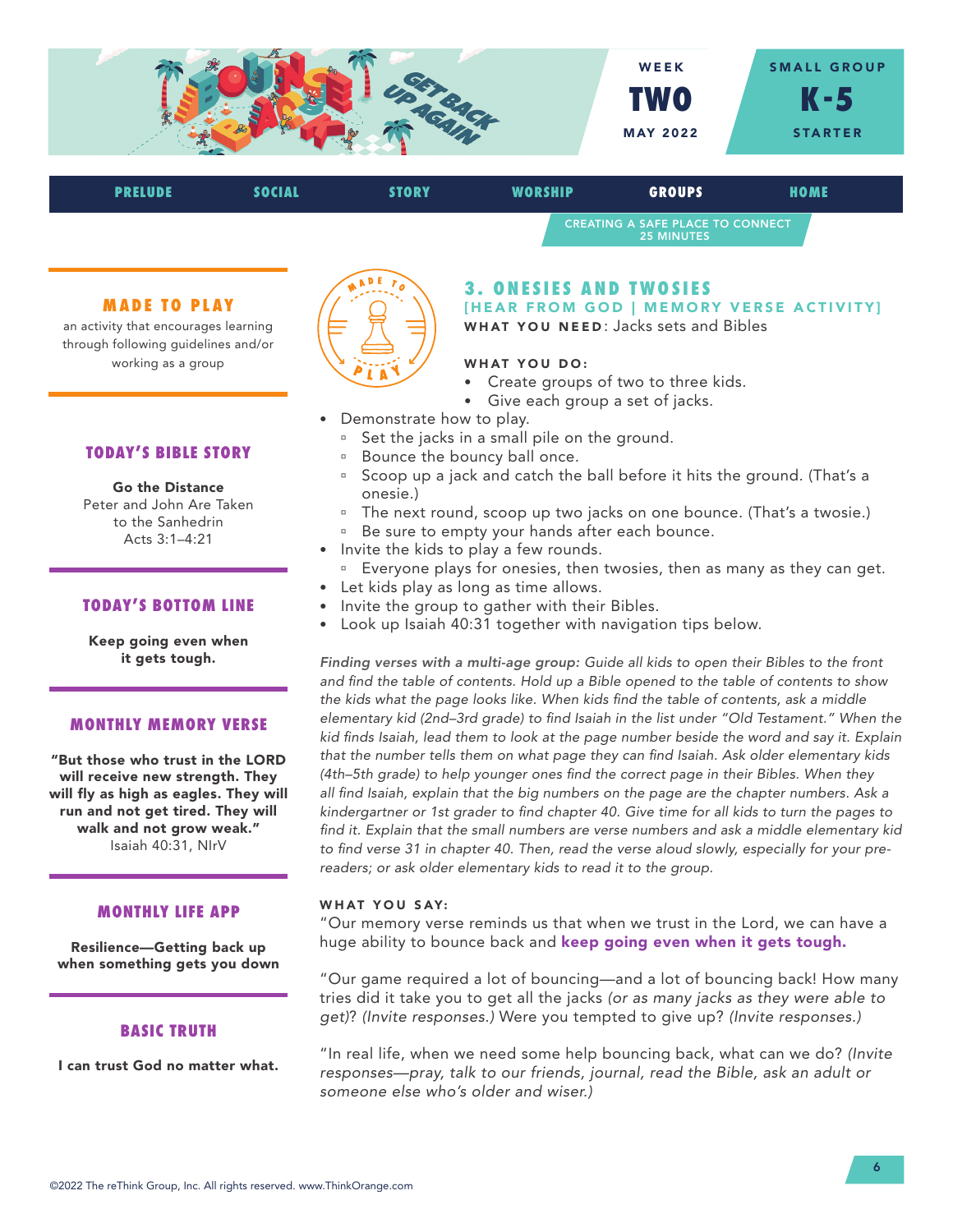

# **(3. ONESIES AND TWOSIES, CONTINUED)**

"God has given us the power of the Holy Spirit. God doesn't leave us when things get hard but instead promises to help! We can trust that we can keep going even when it gets tough, because God will help us every step of the way."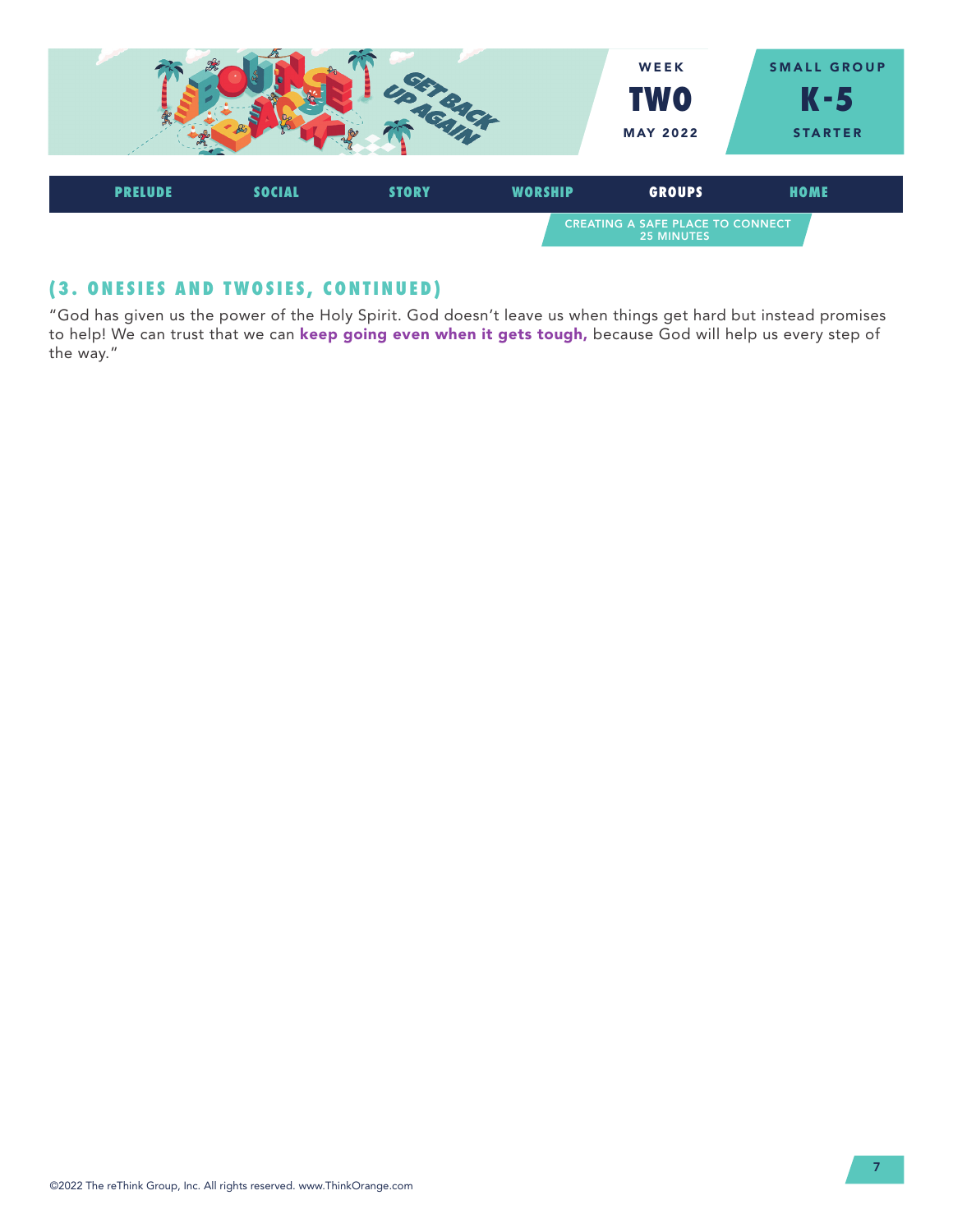

CREATING A SAFE PLACE TO CONNECT 25 MINUTES

#### **MADE TO REFLECT**

an activity that creates space for personal processing and application

**TODAY'S BIBLE STORY**

Go the Distance Peter and John Are Taken to the Sanhedrin Acts 3:1–4:21



#### **4. PRAY AND DISMISS** [PRAY TO GOD | PRAYER ACTIVITY]

WHAT YOU NEED: Bouncy balls from "Opening Activity"

## WHAT YOU DO:

• Give each kid a bouncy ball that was excavated from the ice in "Opening Activity."

- Make sure kids know to keep them still and put them away until they head home.
- As you pass them out, say to each kid, "[Kid's name] remember this week to keep going even when it gets tough!
- Close your group time in prayer.

## WHAT YOU SAY:

"Dear God, thank You for Your help so we can keep going even when it gets tough! Help us bounce back and keep following Jesus this week! We love You, and we pray these things in Jesus' name. Amen."

Keep going even when it gets tough.

**TODAY'S BOTTOM LINE**

## **MONTHLY MEMORY VERSE**

"But those who trust in the LORD will receive new strength. They will fly as high as eagles. They will run and not get tired. They will walk and not grow weak." Isaiah 40:31, NIrV

#### **MONTHLY LIFE APP**

Resilience—Getting back up when something gets you down

# **BASIC TRUTH**

I can trust God no matter what.

As adults arrive to pick up, make sure kids are using their bouncy balls responsibly before you let them go! Remind them that they can bounce back and keep going even when it gets tough!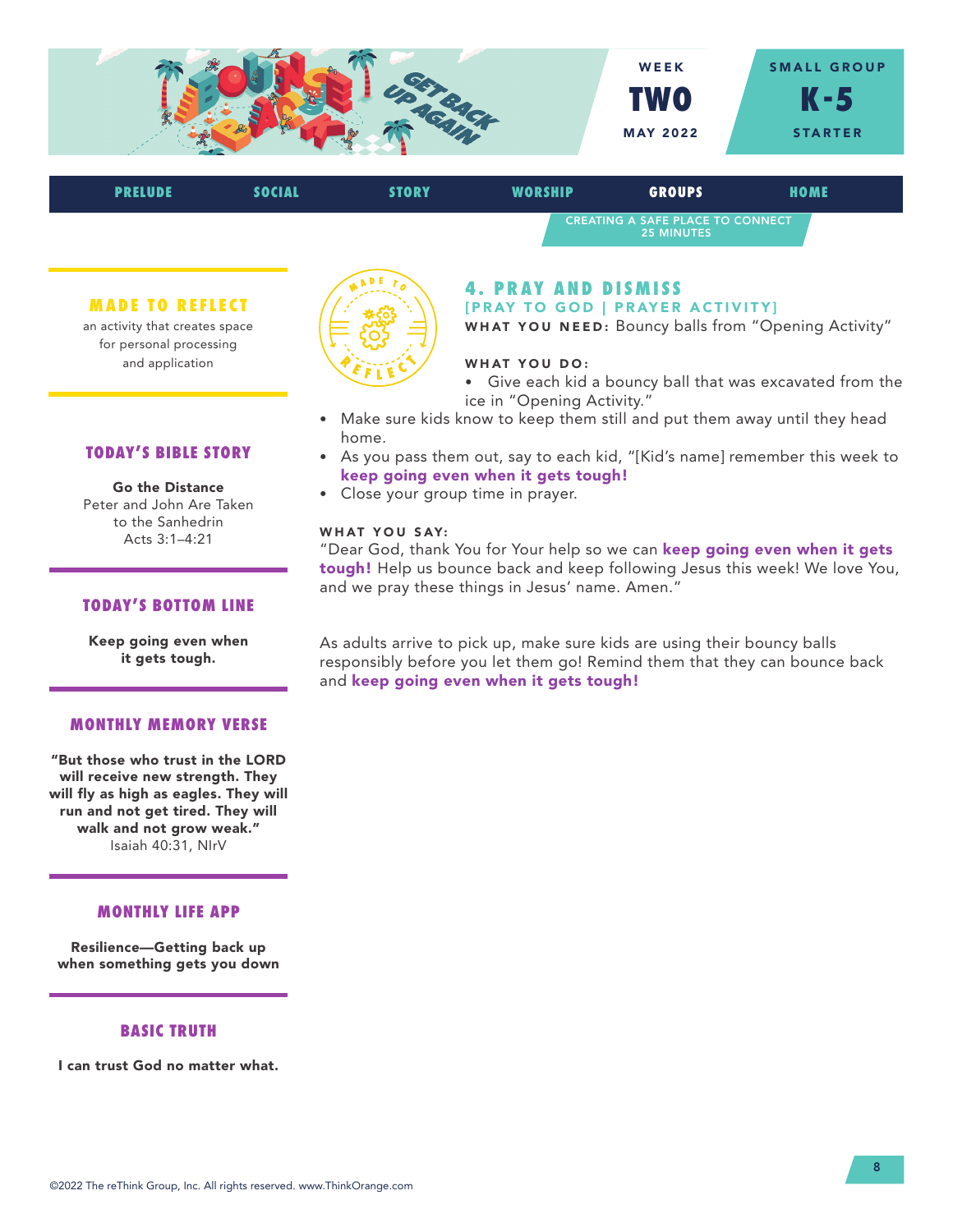

# **GETTING READY**

HERE'S EVERYTHING YOU NEED TO KNOW TO GET READY FOR THIS WEEK

# **SOCIAL: PROVIDING TIME FOR FUN INTERACTION (15 MINUTES)**

Welcome kids and spend time engaging in conversation and catching up. Get ready to experience today's story. (Choose one or both of these activities.)

# **1. EARLY ARRIVER**

*Made to Move: an activity that increases the oxygen in the brain and taps into the energy in the body*

- WHAT YOU NEED:
- Offering container
- Timer or timer app

# **2. OPENING ACTIVITY**

*Made to Explore: an activity that extends learning through hands-on experimentation and discovery*

## WHAT YOU NEED:

- Several small bouncy balls
- Large rectangular container of water or several smaller containers
- Small tools: metal spoons, chopsticks, screwdrivers (for older kids), etc.
- Tarp
- Bucket
	- <sup>o</sup> Put the bouncy balls in the container(s) of water and freeze until solid.

# **GROUPS: CREATING A SAFE PLACE TO CONNECT (25 MINUTES)**

Create a safe place to connect and learn how the Bible story applies to real life experiences, through interactive activities and discussion questions.

## (Choose as many of these activities as you like.)

*\* If you don't have time to do all these activities, be sure to do activity #1.*

# **\* 1. M A K I N G M O V E S**  [TALK ABOUT GOD | BIBLE STORY REVIEW]

*Made to Imagine: an activity that promotes empathy and facilitates concrete application through role-play and reenactment*

### WHAT YOU NEED:

- Print the "Signs" Activity Pages on cardstock; one set for each small group
- Masking tape
	- Tape the signs on four corners or areas of your Small Group space.

# **2 . B O U N C E I N !**

# [LIVE FOR GOD | APPLICATION ACTIVITY]

*Made to Move: an activity that increases the oxygen in the brain and taps into the energy in the body*

WHAT YOU NEED:

• Long jump ropes; at least two for each small group (more for larger groups)

# **3. ONESIES AND TWOSIES**

# [HEAR FROM GOD | MEMORY VERSE ACTIVITY]

*Made to Play: an activity that encourages learning through following guidelines and/or working as a group* WHAT YOU NEED:

- 
- Sets of jacks; one set for every 2-3 kids
- Bible

## **4. PRAY AND DISMISS** [PRAY TO GOD | PRAYER ACTIVITY]

*Made to Reflect: an activity that creates space for personal processing and application*

WHAT YOU NEED:

• Bouncy balls from "Opening Activity"

# **HOME: PROMPTING ACTION BEYOND THE EXPERIENCE**

- Print on cardstock or email this week's devotionals and Parent Cue cards.
- Tell parents about our additional family resource: Parent Cue app.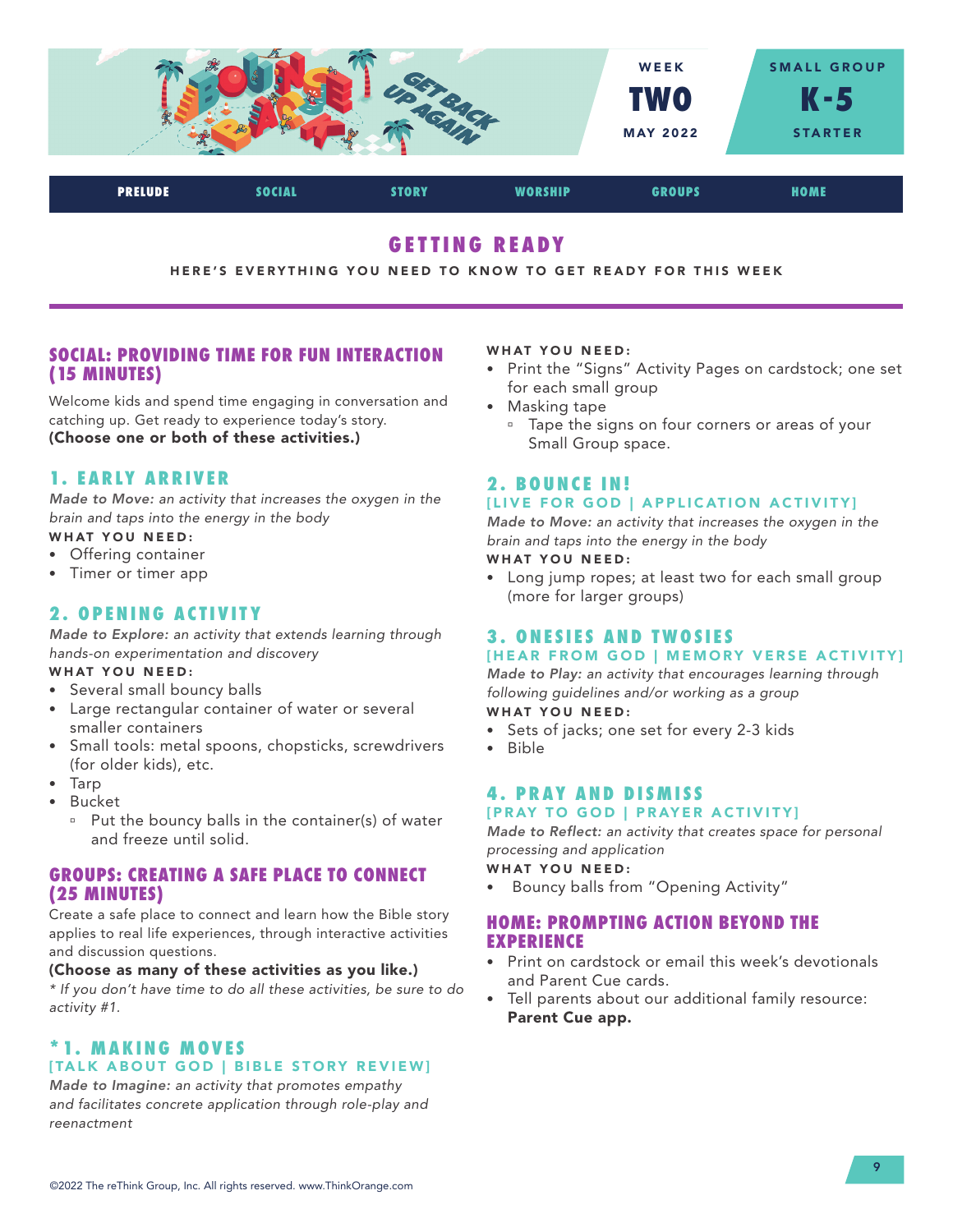

©2022 The reThink Group, Inc. All rights reserved. May 2022, Week 2, K-5 Starter "Signs" Activity Page 1/4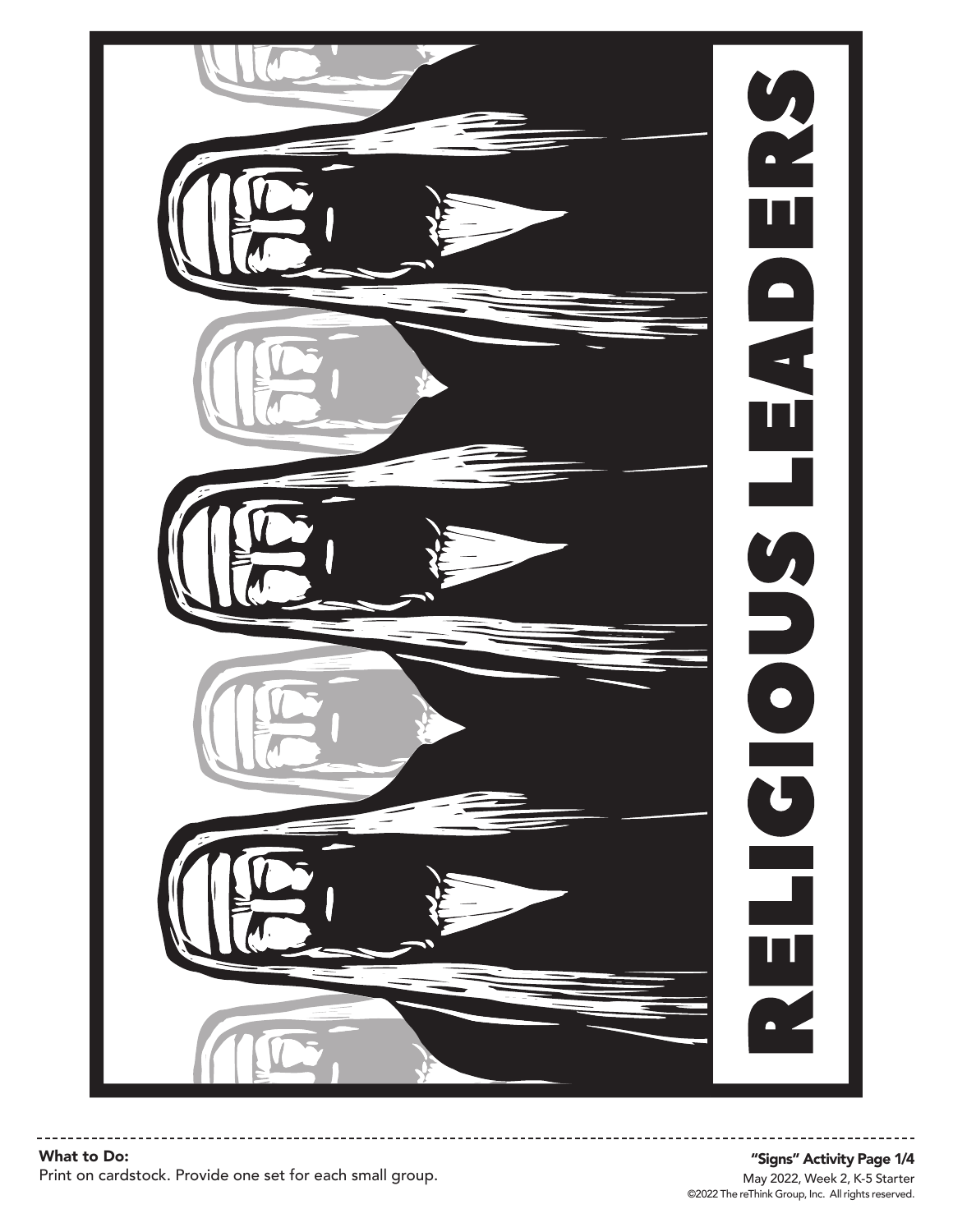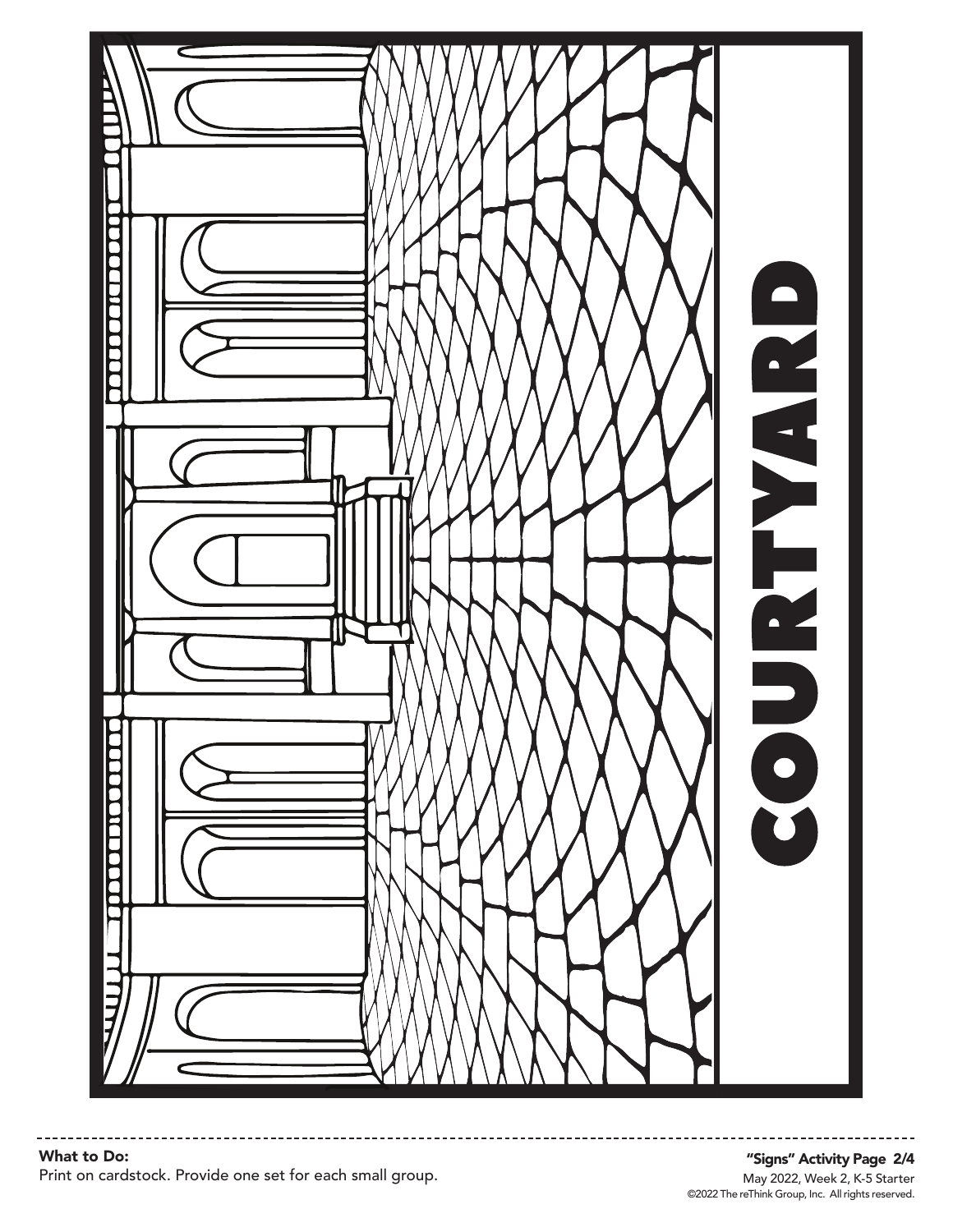